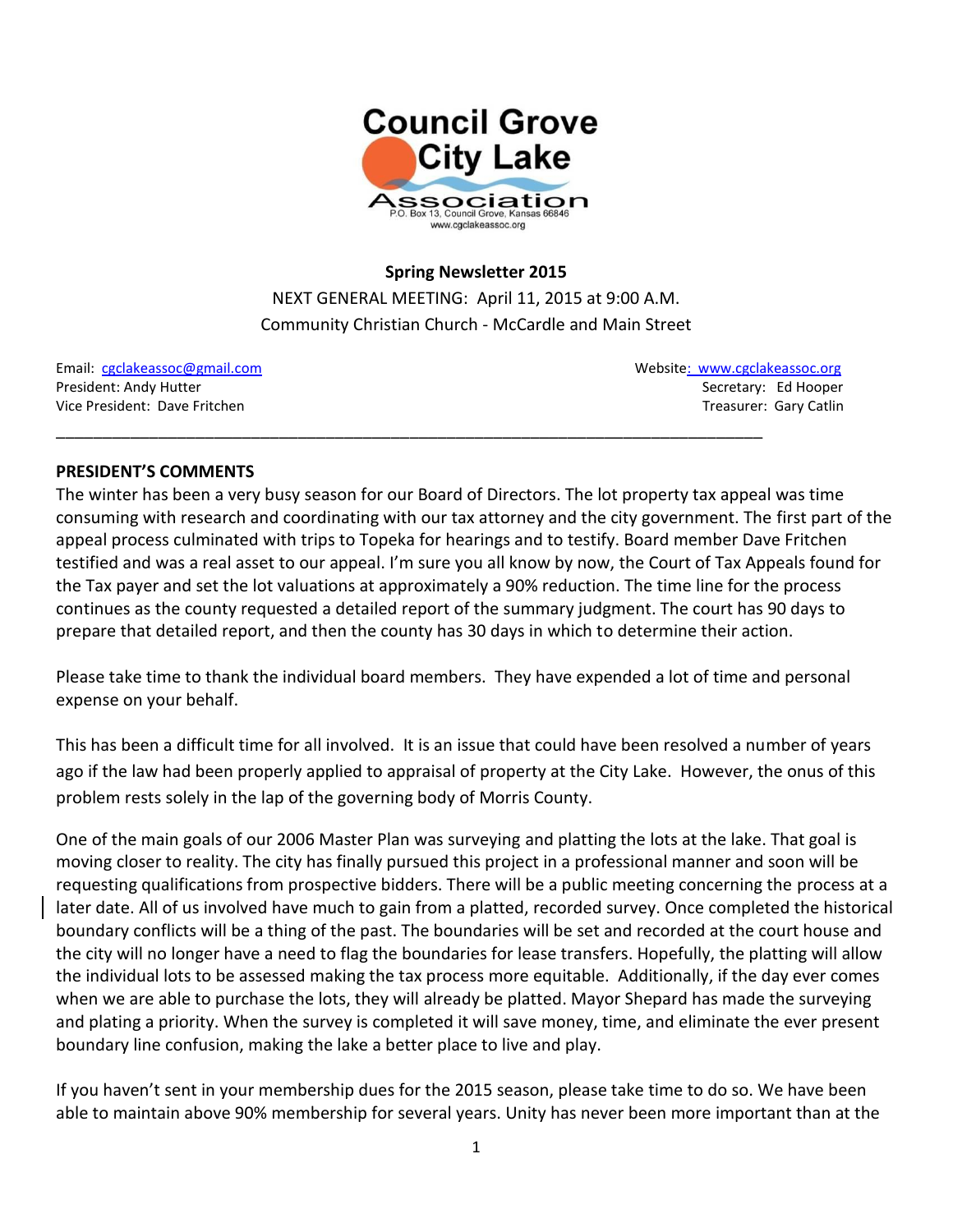present time. After years of property tax injustice we are on the verge of making a permanent break through for fair and equal treatment.

See you at the April  $11<sup>th</sup>$  meeting. Looking forward to a good summer and HEAVY spring rains.

# **PROPERTY TAX APPEAL**

The following information was also placed in the Council Grove Republican to keep the local community informed.

## **Property Taxes for Council Grove City Lake**

The Council Grove City Lake Association (CGCLA) would like to express our appreciation to the City for their cooperation in the pursuit of justice of the inappropriate valuation of lake property by the County. The following facts and legal findings are provided to better inform the public of our rationale for pursuing the tax appeal.

- Prior to 2008 Improvements on leased lots were subject to property tax paid by the lease holder and leased lots were taxed to the city on an income /expense basis. Approximately \$7,000 total taxes were paid by the City on the land at the City Lake.
- Several years ago the property taxes on improvements located on city lake lots began to escalate out of proportion to other Morris County properties, and similar lake properties in Kansas. This caused many individuals to appeal the valuations.
- In every known case, the Court of Tax Appeals (COTA) of the State of Kansas ruled in favor of the tax payer. Some of these COTA rulings were appealed by the County to the Kansas Court of Appeals and in every case the COTA ruling was upheld.
- In addition, the Court ordered the Board of County Commissioners of Morris County to designate a person or persons subject to prior approval of the court, to reappraise all taxable City Lake real property and improvements used for residential purposes in compliance with K.S.A. 79-412.
- Morris County commissioned Voss & Company and, then later, Marion Johnson, to reappraise lake lots and improvements. The county's valuation of the 228.3 acres of unplatted improved land surrounding the lake totaled over \$28.0 million (\$123,468 per acre).
- Morris County collected taxes in 2012 and 2013 based on these appraisals, which were considered inappropriate and unfair by the taxpayers. These taxes were paid under protest as a result of the valuation inequities.
- In December 2012, the City agreed with the Council Grove City Lake Association (CGCLA) and therefore allowed the CGCLA to pursue a tax appeal on behalf of the City and lake leaseholders in accordance with the provisions contained in the lease agreement.
- In February 2015 the Kansas Board of Tax Appeals (BOTA) determined that Morris County's valuation methodology contained numerous significant violations of the USPAP (Uniform Standards of Professional Appraisal Practice). Moreover, the valuation was not in compliance with Kansas statutes.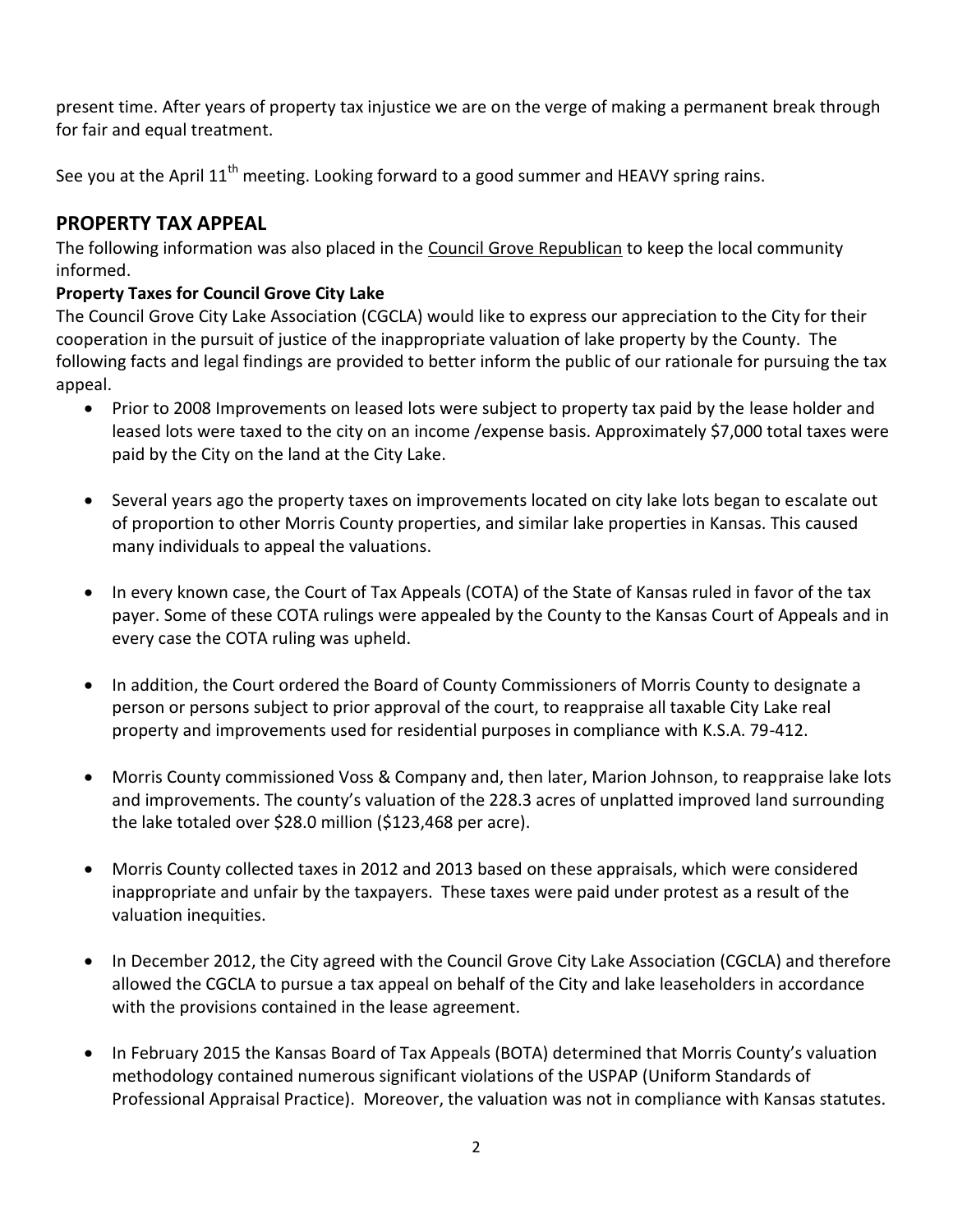Therefore the BOTA issued a Summary Decision that upheld the tax appeal by the city and the CGCLA for 2012 and 2013.

• In their Summary Decision, the BOTA ordered that the appraised value of the lake property for 2012 is \$2,366,442 and for 2013 is \$2,386,800 (not \$28,187,810 and \$29,871,240 as appraised by the county). It was further ordered that the appropriate officials shall correct the county's records to comply with their order, re-compute the taxes owed by the taxpayer, and issue a refund for any overpayment.

It is unfortunate that Morris County has already spent or committed tax monies which were collected based on inappropriate valuations and, at this time, any plan for the county to refund the overpayment is unknown to the City or the CGCLA. We just hope that the county does not waste any more time and taxpayer money pursuing an appeal that history has already shown is not likely to be ruled on favorably by the Court. It is time to move forward together with fair and equitable treatment for all.

## **INCOME/EXPENSE - REPORT TO THE COUNCIL GROVE CITY LAKE ASSOCIATION (CGCLA)**

Pursuant to the stipulations in the lease regarding rent adjustments, Ed Hooper & Jerry Roths, as representatives of CGCLA, have met with officials of the City of Council Grove to review the Income/Expense Reports for calendar years 2012, 2013 and 2014. This report presents summary findings by those representatives.

### **SUMMARY FINDINGS:**

- 1. The city has provided CGCLA with accurate annual itemizations of both Expenses and Rental Revenue generated by the Residential Lots for 2012, 2013 and 2014.
- 2. The city has set aside 10% of the Revenue from 2013 and 2014 in a special fund designated for use only as capital improvements at the Council Grove City Lake Park. Exception – CGCLA agreed to waive 2012. In 2014, this fund paid \$28,837 to improve the north boat ramp. Current balance in the C.I.P. fund is \$47,515.
- 3. For calendar year 2012, the total expense was \$362,212.12 and City lost \$13, 932.12 due to a \$200,442.05 withdrawal from this account in order to pay county property taxes for which the city had not prepared.
- 4. For the calendar year 2013, the total expense was \$232,499.53 and the city profited \$156,950.47.
- 5. For the calendar year 2014, the total expense was 241,568.35 and the city profited \$183.081.65.

#### CONCLUSIONS :

- No significant increase in lake-related expense has occurred during the period from 2012 through 2014.
- No increase in rent rate can be justified.
- The rent for 2015, 2016 and 2017 should therefore remain at \$1200 per year.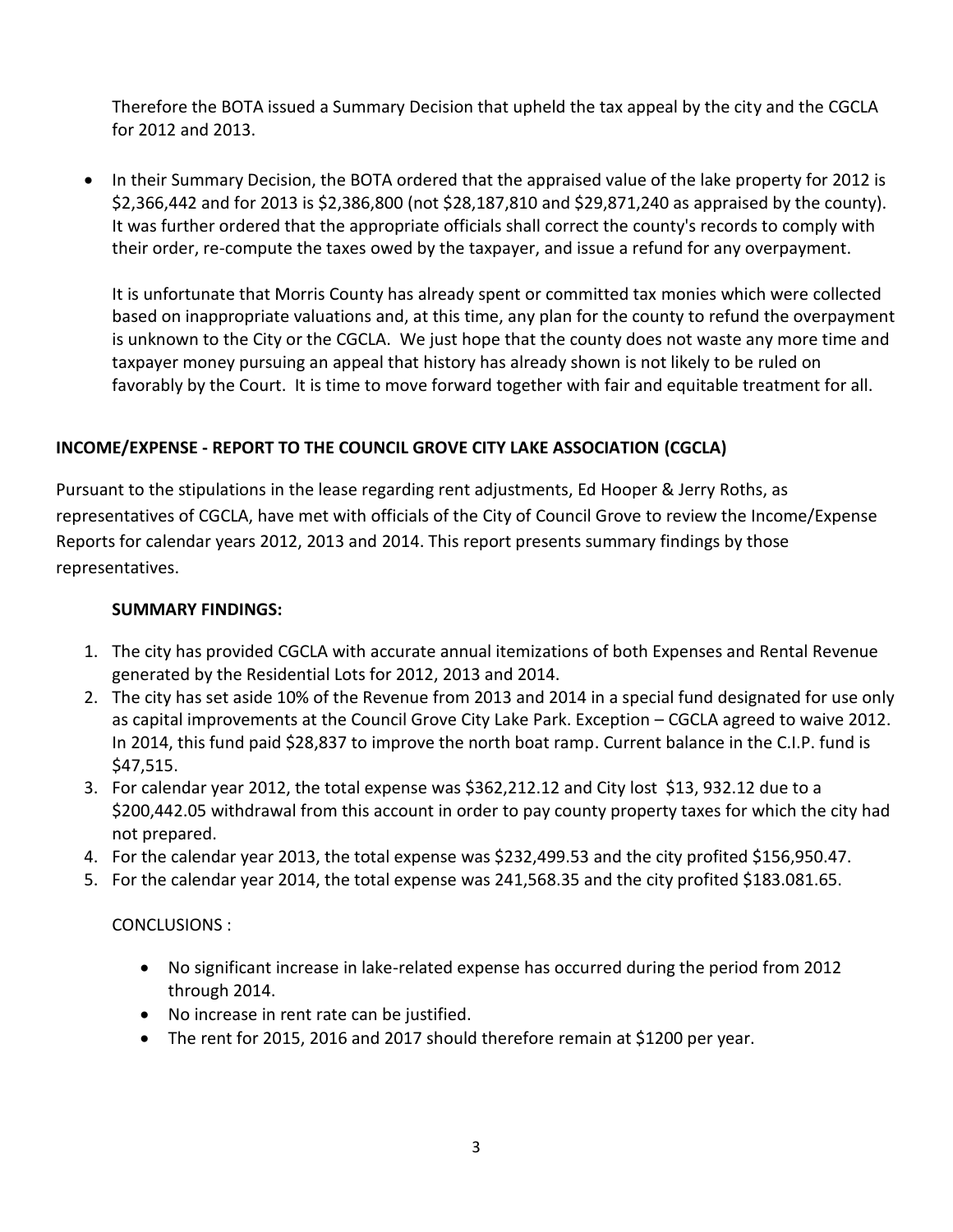### **GOLF TOURNAMENT**



CGCLASSOC 6th Annual Charity Golf Tournament

**Saturday, May 9, 2015**

To be a sponsor or to register your team, contact John Nicodemus by phone 316-619-0016 or email a[t kem.nicodemus@gmail.com](mailto:kem.nicodemus@gmail.com)

#### **MASTER PLAN UPDATE**

The Master Plan is like a road map for an organization. It shows the direction we want to go, gives options and establishes goals. It is a living document; always changing and being reformatted. As goals are met, plans are altered. As obstacles are encountered, options are reviewed.

The original Master Plan for the Council Grove City Lake Association was an effort of many from the lake community and the city of Council Grove. The information received was compiled and the master plan was written in 2006 by Dr. Curtis Brungardt. Since that time much has changed and many of the goals have been met. And, although we have changed course on other goals, no formal printed plan has been published since 2007, when a review was published.

As new owners purchase lake property they are sent a packet of information regarding lake living. One of the items in the packet is a copy of the 2006 Master Plan. However, those folks have not had an opportunity to give input for our direction.

Recently, you have received the second survey regarding your preferences for where you think our time and energies need to be spent. We will be using this information to compile the update for the Master Plan.

**AT THE GENERAL MEMBERSHIP MEETING ON JUNE 13TH,** Dr. Brungardt will conduct the discussion and facilitate the compiling of information from your input for the update of the Master Plan. This is your opportunity to be a part of the decision making process. We hope you will plan to attend this meeting and add your thoughts and desires to make lake living more relaxing and fun. We would like to hear from each of you.

Please give a thank you to members of the board Robert Herbig and Larry Berner on the survey team, working in concert with Joyce Hutter, Tom Nurnberg and Larry Heyka, on the Master Plan committee. When this work is completed, each leaseholder and stakeholder will receive a printed copy of the updated Master Plan.

#### **LAKE ASSOCIATION EMAIL NEWS**

Our email news list has approximately 350 subscribers. There are still some leaseholders who do not receive lake email news The Lake Association distributes information to many members of the community through the "Lake Association Email News List." This email news was originally intended to keep the lake community informed about issues and events of interest to the lake community. The popularity of the email news soon grew to include news that is of interest to many folks in the community. Some of the regular features of the news list include the Lake Association Newsletters, news about Lake Association events, news about city and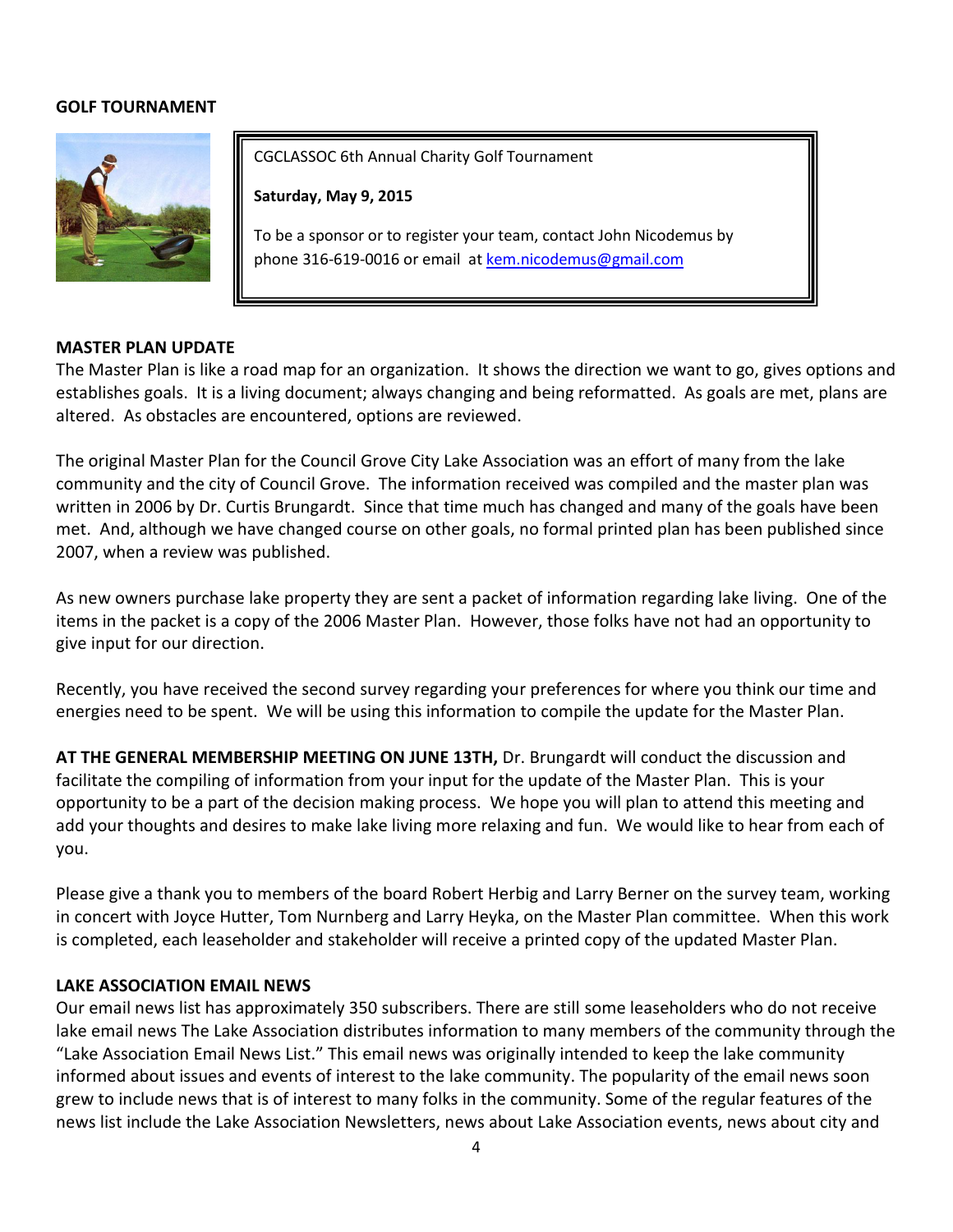county government, City Council meeting agendas and minutes, Morris County Commission minutes, community events and promotions. Your email address is not seen by other subscribers. We keep it private. Also, we strive to limit the emails to pertinent information, and probably average one email per week. This is an easy way for you to keep informed on all aspects of lake issues and activities in the surrounding communities. If you are not receiving these emails, we invite you to subscribe to the email news by emailing us at [cgclakeassoc@gmail.com](mailto:cgclakeassoc@gmail.com), or click the contact us on the CGCLA website.

### **LAKE ASSOCIATION WEBSITE**

Have a question about something associated with the lake? Find the answer. Past newsletters, city ordinances, Lake Association Business Directory and more are all available on our website at [www.cgclakeassoc.org.](http://www.cgclakeassoc.org/) Check out the website! Ordinances affecting the city lake are posted there

## **WAYNE CRISER VOLUNTEER OF THE YEAR AWARD**

Every year we give an award to an outstanding volunteer in honor of Wayne Criser, one of the first who was instrumental in organizing the lake community. We are now accepting your nominations for that award. If you wish to make a nomination, please send your entry, giving the reasons why you think your nominee should receive the award to the Lake Association email address no later than May 15, 2015. That address is: cgclakeassoc@gmail.com. Or, you may send your nomination to: CGC Lake Association P.O. Box 13, Council Grove, KS. 66846. The award will be presented at the June meeting.

## **SPRING IS COMING!**

"Cabin fever was first recorded in 1918 as a claustrophobic reaction that takes place when a person or group is isolated and/or shut in a small space, with nothing to do for an extended period. Cabin fever describes the extreme irritability and restlessness a person may feel in these situations.





**Cabin Fever Spring Fever coming to the Lake soon!** 

## **CONDOLENCES AND WELL WISHES**

From time to time a member of our community passes or experiences an illness. Often we do not know of these incidences until considerable time after the fact. If you know of such an event, the Association will send an appropriate card if you will send an email to: cgclakeassoc@gmail.com with all the pertinent information.